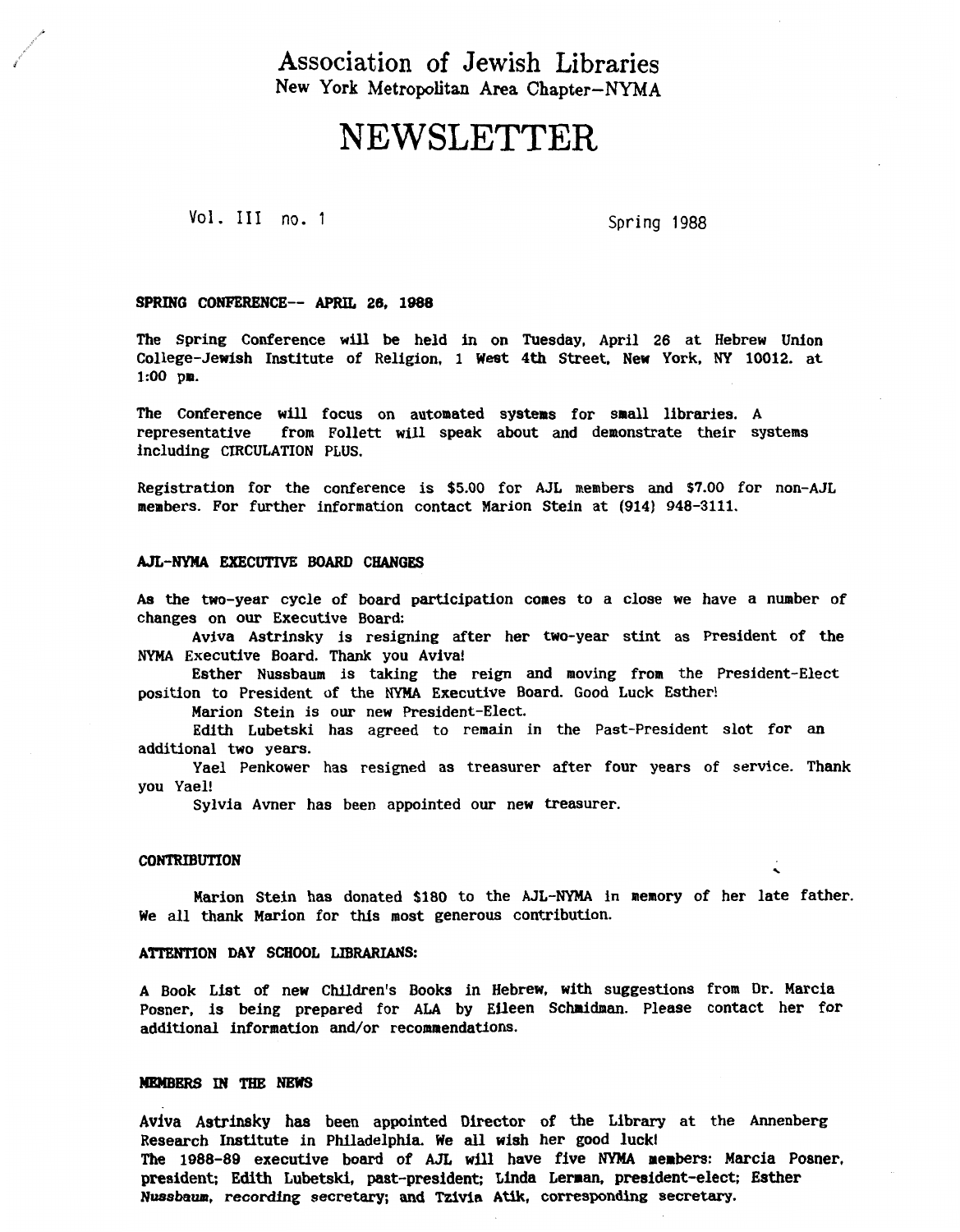#### **FORTHCOMING PROGRAMS**

## **KANSAS CITY-- NATIONAL AJL**

Brochures have gone out for the National AJL Conference to **be** held from June 19 to **22** in Kansas City, Missouri. We hope that there will **be** a large NYMA contingent there. **If** you have not received your brochure contact the AJL office.

#### YESHIVA UNIVERSITY PROGRAM:

On Sunday, March 20th at 2:00 pm, Yeshiva University Library will be sponsoring a symposlum entitled "Learning and Studying: **A symposium** celebrating the publication of The Men and Women of Yeshiva: Higher Education, Orthodoxy and American Judaism by Jeffrey S. Gurock". The event **will** take place at Belfer Hall Commons, 2495 Amsterdam Avenue at West 184th Street. RSVP to 960-5363.

#### **CATALOGING WORKSHOP:**

On Tuesday, May 17th the Spring Cataloging Workshop will take place at the **YIVO**  Institute for Jewish Research, **1048** Fifth Avenue (at 86th Street) in conjunction with the joint exhibit at **YIVO** and the Jewish Museum entitled " A Century of Ambivalence: The Jews of Russia and the Soviet Union, 1881 to the Present". The topic of Hebrew cataloging will be explored by various speakers, among them<br>Rosalie Katchen of Brandeis University. All NYMA members are urged to sub All NYMA members are urged to submit questions and problems in advance to the Workshop Coordinators: Tzivia **Atik** at JTS (678-8092). Shulamith Berger or Rebecca **Dassa** both at **W** (960-5378). The workshop will be held from 9:30 am to 12:30 pm.

Submitted by Tzivia Atik.

# **RECENT MEETINGS:**

**DAY** SCHOOL **LIBRARIANS:** On March 15, day school librarians from New **York** and New Jersey participated in a workshop held at Baker and Taylor's Eastern Distribution Center, located in Somerville, New Jersey.

**Marilyn** Robinson, Government Contracts Sales Representative, the group's host for the day, opened the workshop with a brief description of Baker and Taylor. Baker and Taylor is a major book wholesaler, distributing books and videocassettes to schools, libraries and bookstores in the United States as well **as** to American concerns and foreign governments overseas. In the area of Judaica, they carry publishers such as the Jewish Publication Society, Ktav, and Mesorah. Books currently may **be** ordered by **mall** or by phone, but **it** will soon be possible to order items by computer through Baker and Taylor's new ACQUIRE system. Following these remarks, **Ma.** Robinson led the group on a tour of **the** offices and the warehouse.

The workshop concluded with a discussion of grants and programs available to day school librarians **through** federal, state **and city government and through private**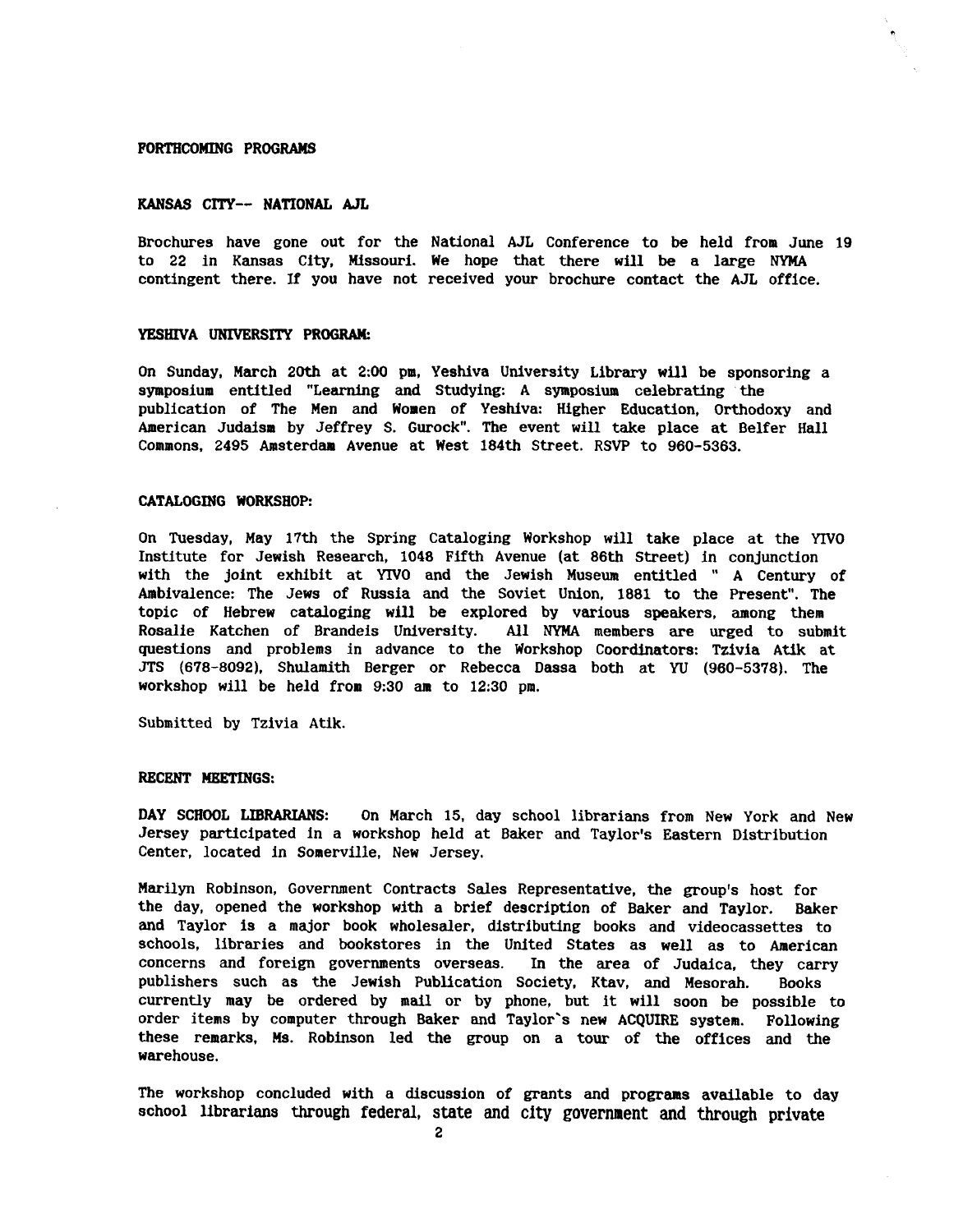organizations. Among the programs mentioned were the New York State Library Fund<br>(NYSLIB), Chapter II, and Agudath Israel's Mini-Libraries. Anyone wishing **(NYSLIB), Chapter II, and Agudath Israel's Mini-Libraries.** further information about these and other programs should contact Susan Young **at Bals** Yaakov of Queens - **(718) 847-5352.** 

#### Submitted by **Rita** Lifton

**SYNAGOGUE LIBRARIANS MEETING** The first NYMA Synagogue Librarians Workshop met on February 7, a Sunday, from 1 pm at Temple Emanu-el. Organized for Planning, we discussed current projects and foreseeable options. The questions toward allocating the resources of scarce time were especially urgent for volunteers in their synagogue's **library,** or those employed only **several** hours a week. Smaller llbrarles seeking to become active talk of establishing priorities with difficult choices, and often without prior experience in creating and maintaining a synagogue library. The work of applying library skills and of basic training for non-prof essionals in synagogues was discussed. The group decided to begin meeting in member synagogue libraries for cooperative ideas. You are invited to join us next at Brotherhood Synagogue, **28** Gramercy Park South, Sunday, April **24th. 1-3**  Pa-

Submitted by Salome Cory

**CATALOGER'S WORKSEOP-DECEMBER 1987--** The **NYMA** semi-annual Cataloguing Workshop was held at the Jewish THeological Seminary of Tuesday, December 15th. **1987.** The thirty-three people who attended heard reports on CARLJS by Pearl Berger and on the RLIN Hebrew project by Bella Weinberg. Featured at **this** meeting was **a** guest speaker, Raisel Borowsky, president of MRB Software Systems, a Hebrew-English cataloging and card production program for **IBM-PC.** The program **is** known as Judaicard. The coordinators of the workshop are Tzivia Atik, Shulamith Berger and Rebecca Dassa.

Submitted **by** Tzivia Atik

#### **HARVARD CONFERENCE**

On May **2** and **3** Harvard College Library Judaica Department will **be** holding an invitational conference entitled Judaica Librarianship: Facing the Future. **Many**  NYMA members have been invited to attend and to present papers on this occasion. The Proceedings **of** the conference will be published in a future issue of Judaica Librarianship.

# AJL ---ISRAEL ---- 1990

**Plans** for *the* **AJL** conference in Israel in 1990 are developing. It has been expanded to become the First International Conference on Judaica Librarianship. If you are interested in working on the planning of the conference please contact **Edith** Lubetski at Stern College.